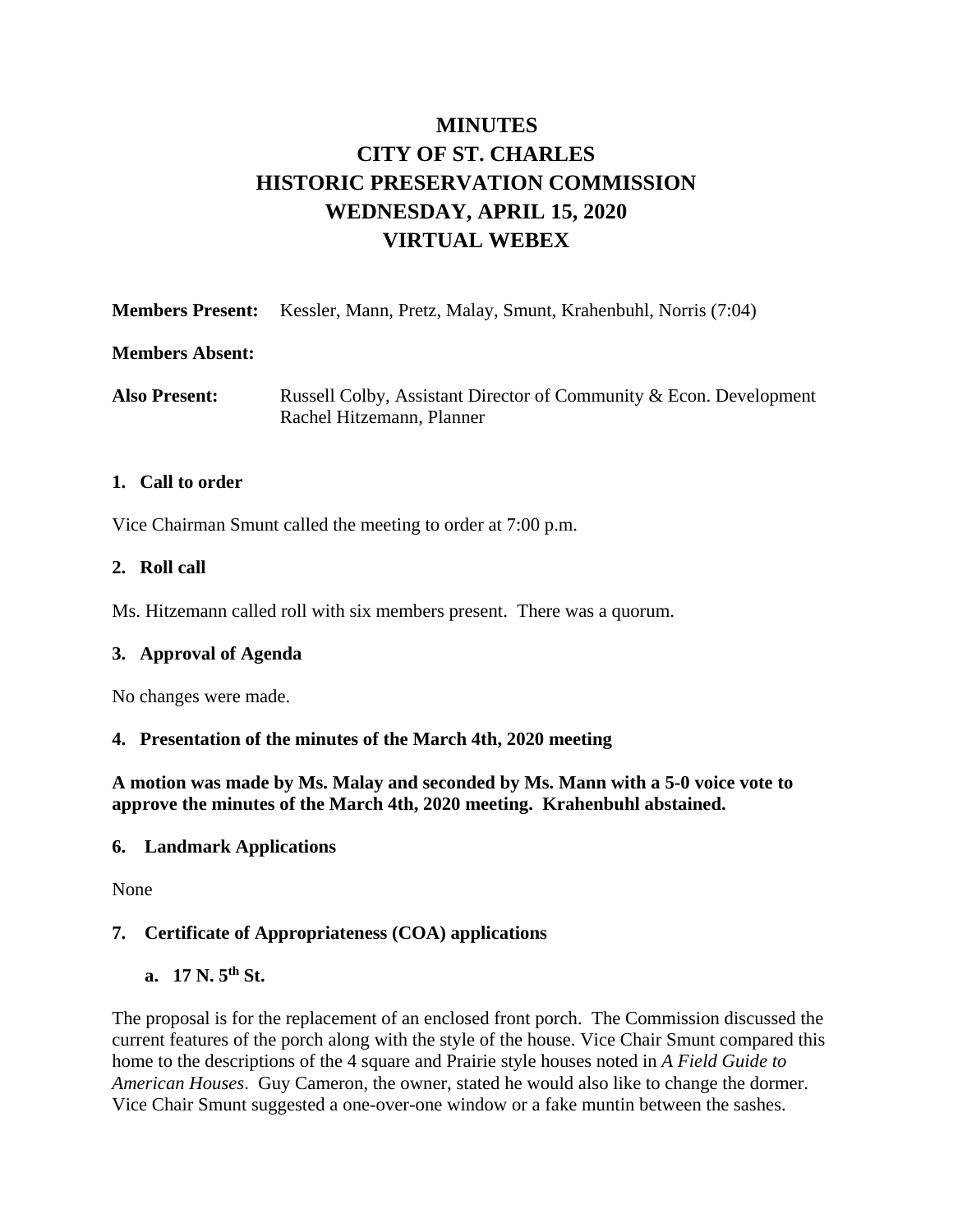Historic Preservation Commission Minutes – April 15, 2020 Page 2

Mr. Cameron said he would like all the windows to match, but he will check to see if he can get them that way.

Vice Chair Smunt suggested using four rectangular columns on the porch as a way to divide the front elevation into thirds. He also suggested adding two side-by-side windows between the columns instead of one big one. Mr. Cameron said he would consider adding more columns if he had to, but he does not like the look of different windows. Mr. Pretz stated the proposed elevation looks out of place with the house. He felt the proportions were wrong. The owner asked if it would work if he extended the 1x4 that is between the two little windows and the big windows on each side. It would divide it into thirds without adding additional columns. He referred to the Larson Doors website to help the Commission get a better understanding of the windows he'd prefer to use. Mr. Kessler suggested creating a pilaster where the other two original posts currently are. The Commission was open to this idea.

**A motion was made by Mr. Kessler and seconded by Mr. Pretz with a unanimous voice vote to approve the COA as presented with the addition of a divider/muntin on the dormer windows and the porch to have an additional 2 pilaster/post columns that will match the 2 corner post columns already proposed.** 

#### **8. Grant Applications**

No items.

## **9. Other Commission Business**

No items.

**10. Preliminary Reviews-**Open forum for questions or presentation of preliminary concepts to the Commission for feedback

## **a. BMO Bank Parking lot ATM**

The proposal is for the installation of an ATM with a canopy in the parking lot across the street and an illuminated directional sign. They will be required by code to include some landscaping in the area. The Commission expressed general approval for the project.

#### **11. Additional Business and Observations from Commissioners or Staff**

None

**12. Meeting Announcements: Historic Preservation Commission meeting Wednesday, May 6th, 2020 at 7:00 P.M. in the Committee Room.**